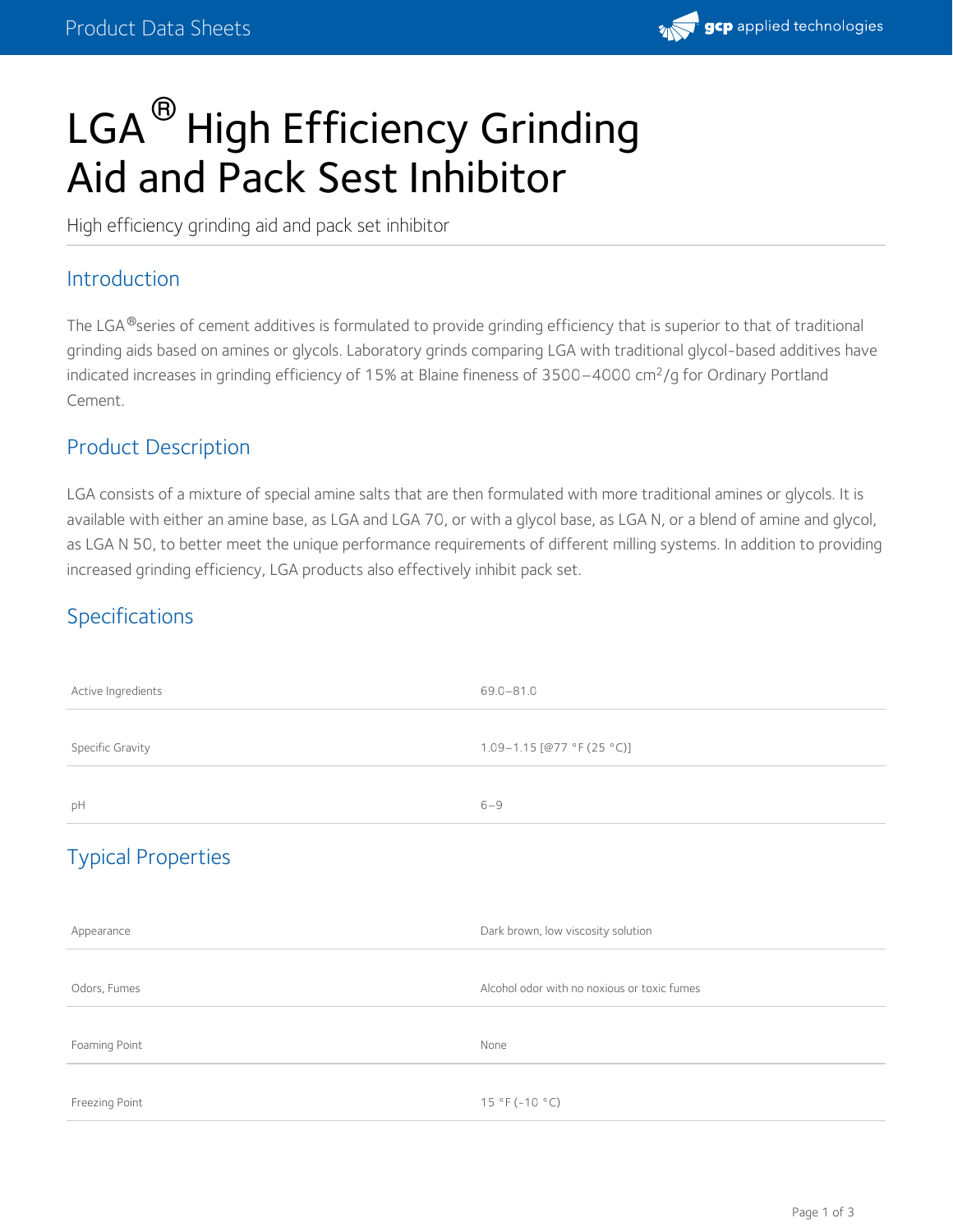

## Product Advantages

- **Increased mill output at same cement fineness**
- Reduced grinding costs
- **Improved dosage efficiency**
- Higher cement strengths
- Increased cement flowability

### Recommended Addition Rate

According to GCP experience, the typical dosage of LGA as received ranges from 0.02% to 0.06% of cement. The optimum addition rate should be determined through cement mill tests in consultation with GCP personnel.



#### How to Use

LGA may be proportioned as received; however, dilution with four to eight parts of water is normally recommended in order to facilitate greater proportioning accuracy and better additive distribution. Where extremely small addition rates are used, even greater dilution is recommended.

For dilution, suitable dispensing pumps with adjustable flow rates should be used for optimum performance. It is desirable to introduce LGA into the first compartment of the finish grinding mill to effect maximum distribution and efficiency of the product.

## Dosing Equipment

GCP LGA high efficiency grinding aid should be accurately proportioned through a calibrated dosing system, suitable for the cement mill and the output required.